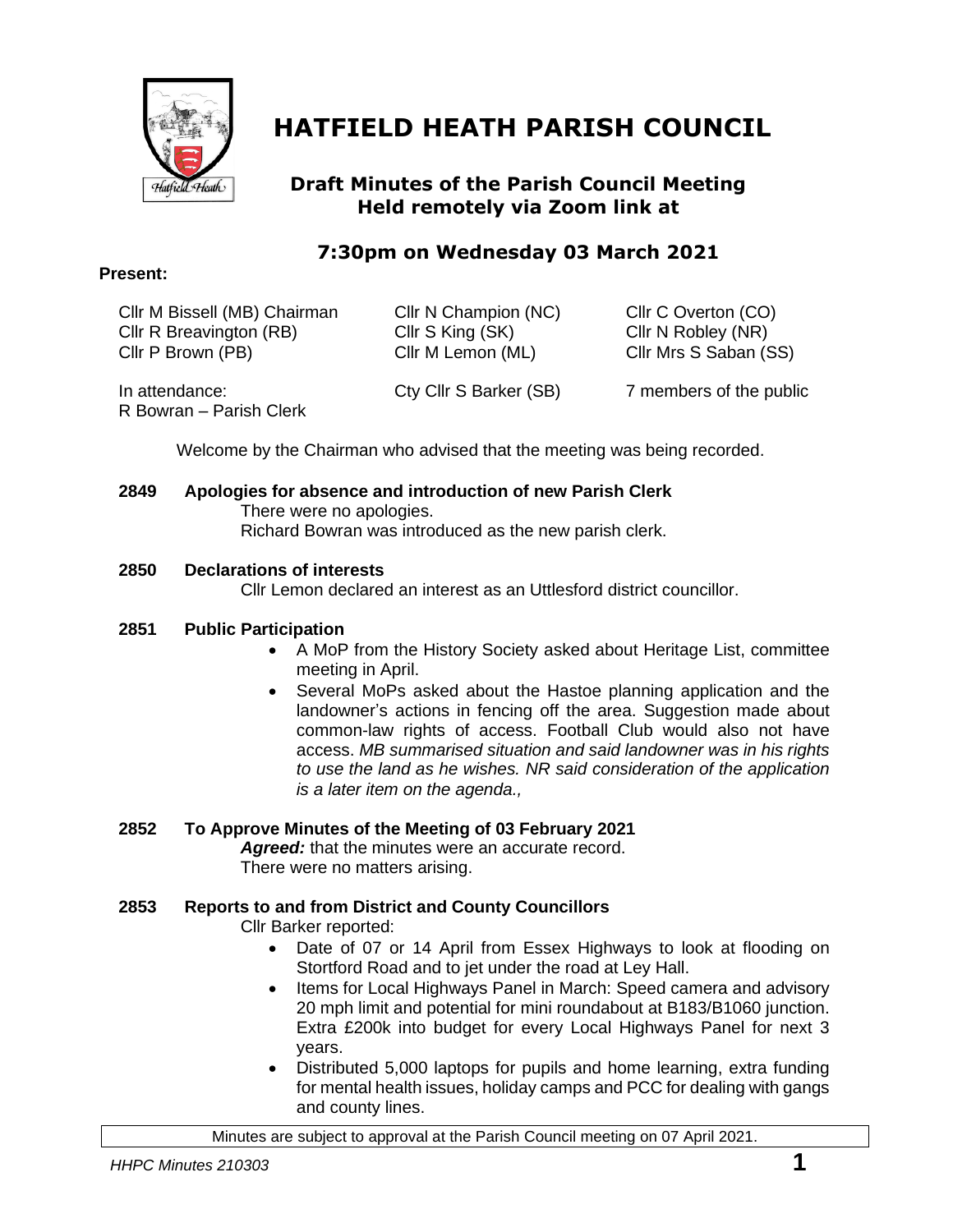- County Councillors will have £10k each for spending on projects in their division.
- Questions about legality of virtual meetings after 07 May. *Clerk responded that it was under review and there might be a change to this*.
- NR asked if he could attend the *Local Highways* Panel. *SB responded that he would be invited to speak.*
- A MoP asked whether a 20mph speed limit could be imposed by the cricket field road and outside the school. *SB responded that only advisories were possible as the roads were strategic routes.*
- A MoP asked about the effect of the new M11 slip road on traffic in the village. *SB advised that the official traffic survey has stated that the re would be less traffic. Hatfield Heath was not included in the consultation. Agreed to revisit the situation, parish should state their views to the Highways Panel. ML said it should be considered in the PC's Road Safety sub-committee.*

#### *20:00 SB left the meeting.*

ML reported:

- Increase of 3% in UDC council tax.
- Stansted airport remains an on-going situation.

# **2854 Financial Report**

**a) Budget report.**

Noted expenditure report.

- **b)****Approval of Expenditure.** *Noted.*
- **c) Update on 2019/20 audit and banking status Clerk** to progress with Derek Farr.
- **d) Appointment of internal auditor** *Agreed:* that Derek Farr should continue as Internal Auditor.
- **e) Agreement on purchase of new accounting software** *Agreed:* to purchase Scribe Accounts. **Clerk** to action.

#### **2855 Clerks Report and Correspondence Report**

Lead by NR:

- Answered questions on posting at Birchwood. Need to contact UDC with issues.
- Missing footsteps issue now resolved.
- F.o.I. request re: Drones Clerk will respond.
- **2856 Community Police Officer** *Agreed:* to Holdover.
- **2857 Key Task Monitor** *Agreed:* to Holdover.

#### **2858 Planning Matters**

# **a) Applications determined by the Planning Authority.**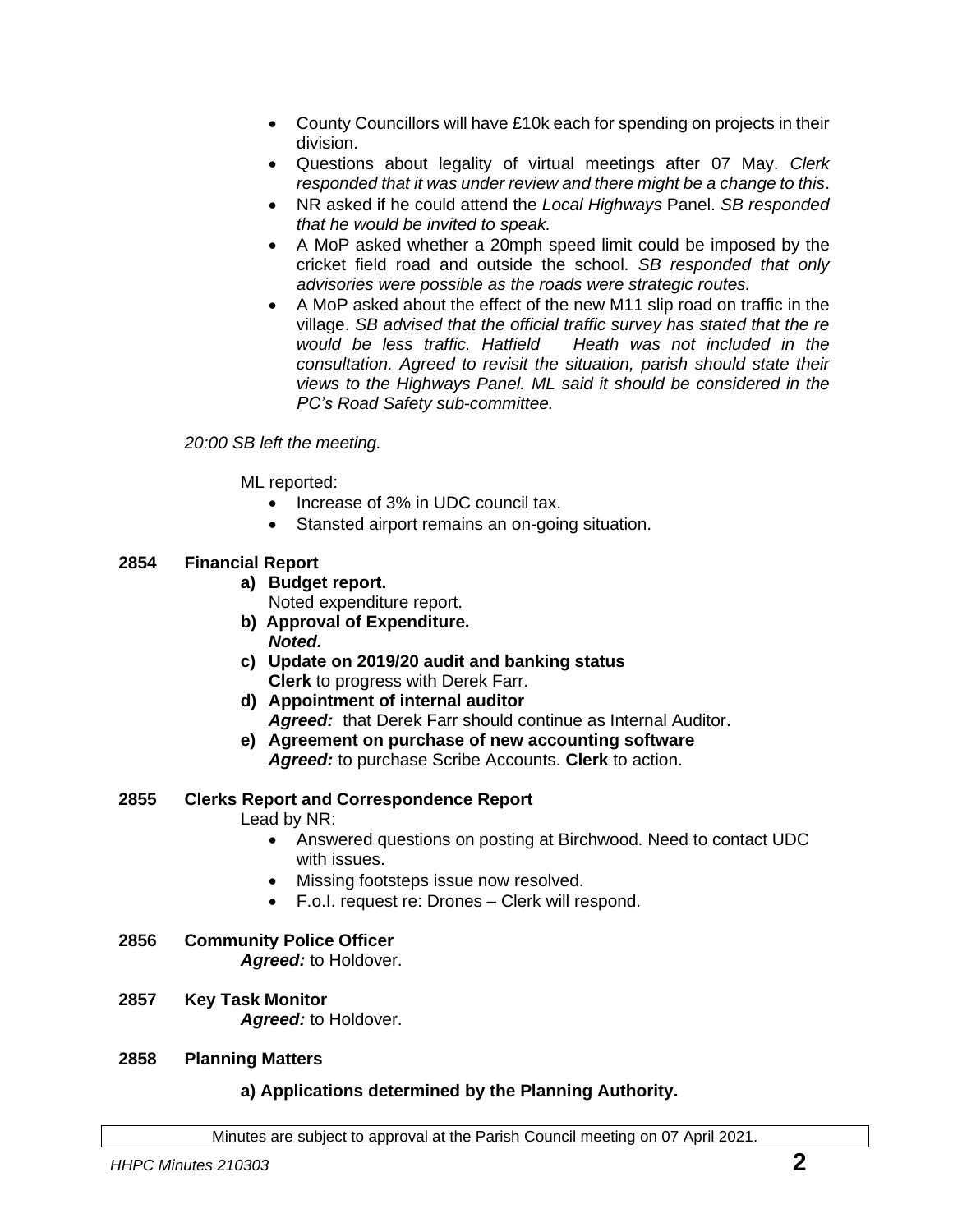**UTT/21/0266/TPO.** 1 Broomfields Court Home Pastures Hatfield Heath CM22 7FE. 1no. Oak tree reduce by up to 4m. **Allowed**

**UTT/20/3293/TPO**. United Reformed Church Chelmsford Road Hatfield Heath Bishops Stortford Hertfordshire CM22 7BH 3no. Yew Tree reduction by 1-2 meters, Crown lift and crown reduction. **Allowed**

**UTT/20/3199/FUL.** Englefield Chelmsford Road Hatfield Heath Bishops Stortford Hertfordshire CM22 7BD. Section 73A Retrospective application for the change of use of annexe from Bed and Breakfast accommodation back to residential annexe. **Approved**

**UTT/20/3022/FUL.** Police Station Chelmsford Road Hatfield Heath CM22 7BH. New Kerb crossing and drive to provide access to previously approved (UTT/20/0286/FUL) 2No. Polices houses. **Approved**

**UTT/20/2715/HHF**. Oakfield Stortford Road Hatfield Heath CM22 7DL. Proposed demolition of previously converted store/ancillary building and erection of single storey rear extensions. **Approved**

**UTT/20/2170/HHF.** Holmby Chelmsford Road Hatfield Heath CM22 7AX. Replacement of existing gate with 1.8m high gates and oak posts of solid oak construction with pedestrian side access to match, erection of 1.2m high estate railing to replace existing wooden fence with hedgerow planting in front of estate railing. **Approved**

#### **b) Planning applications to consider:**

**UTT/21/0356/DOC.** Oak Tree Barn Sheering Road Hatfield Heath Bishops Stortford CM22 7LL. Application to discharge condition 2 (details of external materials) and 3 (details of roof tiles) attached to UTT/20/3032/LB. **HHPC: Noted**

*20:27 Cllr Lemon declared an interest as a member of the UDC planning committee and withdrew from the meeting for this next item.*

**UTT/20/0422/FUL**. Land North of Cox Ley Cox Ley Hatfield Heath Hertfordshire. Erection of 12 no. dwellings including new access and associated landscaping. Creation of parking area for adjacent playing field.

Landowner no longer willing to sell land to developer. UDC Planning Committee has decided to defer subject to a site visit. Therefore, nothing further to discuss at this point. Need to have a declaration of intent from Hastoe as developer. Possibly an extra planning meeting will be needed. **HHPC: No Comment.**

#### *20:35 Cllr Lemon re-joined the meeting.*

**UTT/20/2299/FUL**. Land East of Friars Lane Hatfield Heath Hertfordshire. Erection of a fence. **Noted that this has been refused by UDC.**

**UTT/21/0603/FUL** Police Station Chelmsford Road Hatfield Heath Bishops Stortford Hertfordshire CM22 7BH. Demolition of existing garage and part demolition of extensions to existing police station, extension and conversion of police station into two self-contained dwellings, and erection of 2no 4-bedroom dwellings, with new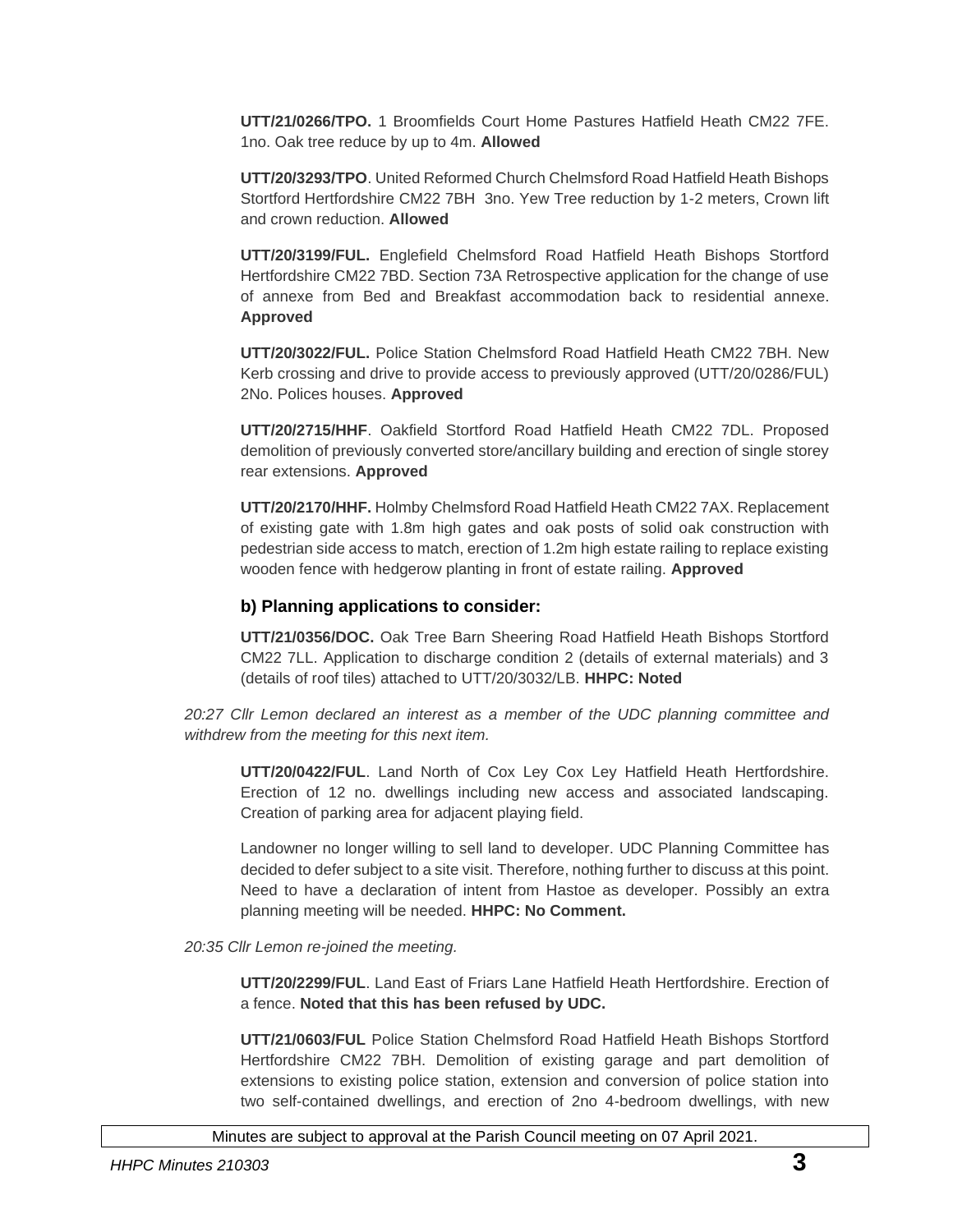vehicular access, off-street car parking, and landscaping**. HHPC: Objection. Overdevelopment of site by infilling.**

#### **c) Planning enforcement issues (to note only)**

None received.

#### **2859 Highways Matters**

- a) Speeding Sub Committee and workplan. Initial meeting not yet held but will be called in March. Need to call for traffic flow analysis.
- b) Status of complaints and suggestions submitted to ECC. Suggestions have all been made to County Councillor and HHPC will have a voice at the Local Highways panel. Action items reported at item 2853. Also, reconfiguration of junction with Sawbridgeworth Road and the possibility of a pedestrian crossing opposite the Co-Op.

#### **2860 Parking Management and maintenance of the Council car parks.**

Church car park. NR has written to Lord of the Manor about permissions and surfacing specification. Also written to three potential contractors.

Village car park. NR said we need to investigate paying Fish Inn for use of electricity. Need to contact Essex Parking Partnership to investigate a monitor a.s.a.p. to counter long term convenience parking when lock down finishes before opening car park again. Risk Assessment needed and will be sent to Clerk.

#### **2861 Allotment Report**

RB reported rat problem and rat catcher employed. NR and SK have inspected and SK obtaining quotes for fencing and replacement posts.

#### **2862 Major flooding**

- a) Stortford Road. Ditch still filled. Notice has been sent to owner. Clerk to submit F.o.I. request for this letter.
- b) Dunmow Road. Being dealt with via County Cllr. Need to write to Riparian owner, Lord of the Manor. **Clerk** to write.

# **2863 Pond Lane Signage**

*Agreed:* to Holdover

#### **2864 Playground**

PB, NB and SK have inspected to determine what needs to be done. Four suppliers contacted for quotes. Up to date Risk Assessment to be sent to the Clerk.

# **2865 Village Green**

a) Maintenance of ponds. John Kenney has agreed contract for maintenance.

b) Oak Trees on the Heath. Situation has been dealt with by Peter May.

c) Trees in the Play area. In response to a resident complaint, conclusion is that trees are not dangerous.

d) Posting. Contract with Peter May agreed at a revised price. Some damage has been reported.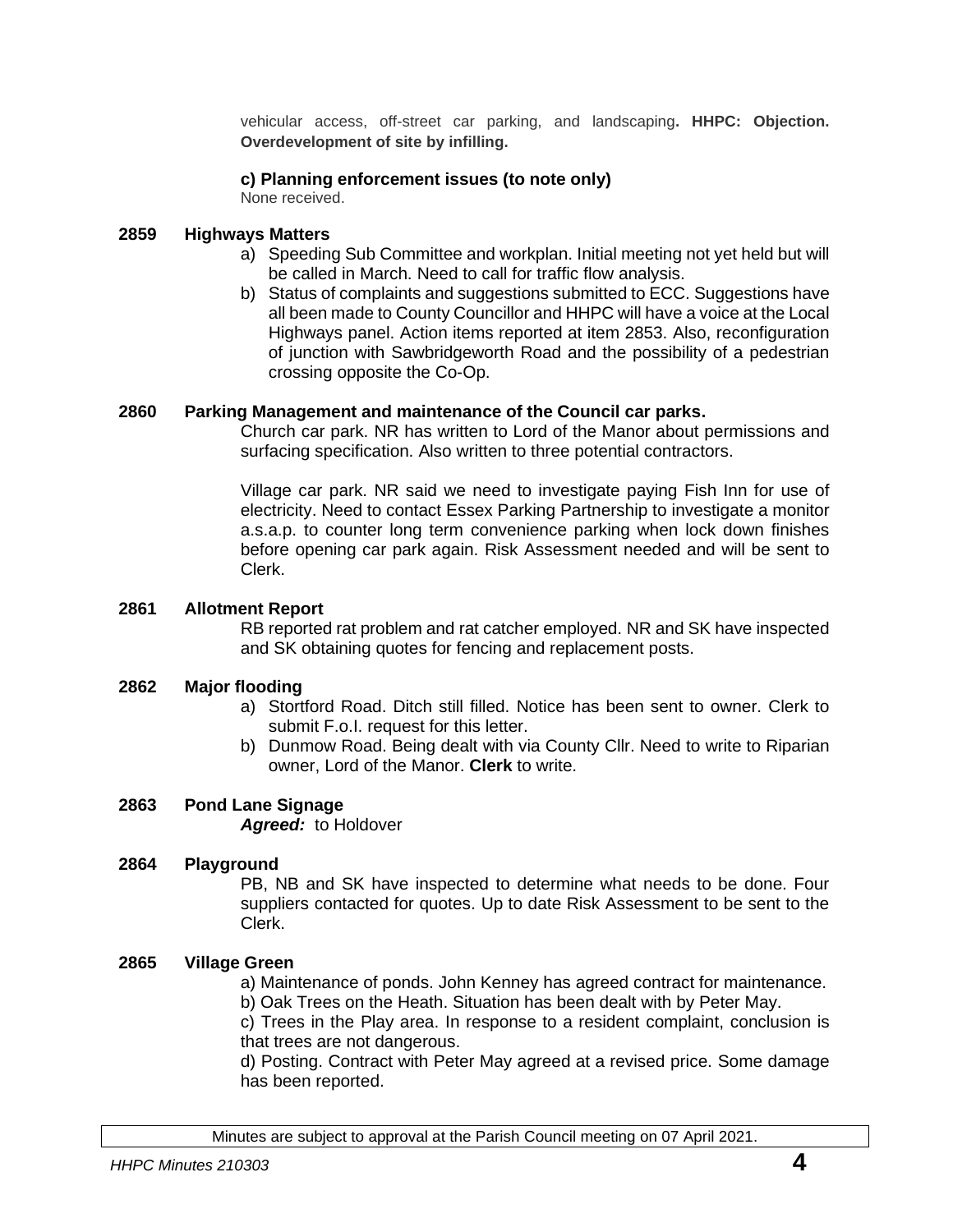*Agreed:* that felled wood from trees cut down in the Park, backing onto Clipped Hedge, can be cleared by anyone who wants it.

#### **2866 Church Institute/Village Hall**

*Agreed:* to Holdover, until there is a clear proposal made by the Village Hall committee.

#### **2867 Stansted Airport**

Appeal process being taken by UDC Planning Committee.

#### **2868 Emergency Response Plan**

On-going issue of publishing plan under GDPR rules. Must have written consent of all named. *Clerk gave opinion that since HHPC has no statutory duty, it lies with the Principal Authority.*

#### **2869 Neighbourhood plan**

*Agreed:* to Holdover. Now appropriate to have a speaker from UDC to brief Members.

#### **2870 Dog Bins**

Need two new bins. **Clerk** to obtain quotes. Locations to be determined, possibly top end of Friars Lane and Ardley End triangle.

#### **2871 Litter Pickers**

John Jackson to replace Steve Foster. Need to review routes covered. Perceived need for one more person. **Clerk** to review route plan and resourcing.

NB has drafted a letter to shop keepers asking them to tidy up at closing time. **Clerk** to progress.

# **2872 Grants**

Request from Holy Trinity for a grant to help with roof repairs. NB has responded that HHPC does not have power to make such a grant. Suggestions made for other sources of funding. ML reminded Members about his Locality Fund.

#### **2873 Memorial Plaque**

*Agreed:* to Holdover until a proposal is received.

# **2874 Reports from members on meetings attended.**

Comment from a MoP about need for posts near Village Institute.

# **2875 Agenda items for the next meeting**

- Review of legality of remote meetings
- Neighbourhood Plan
- Key Task Monitor
- Engagement with younger population

#### **Date of 2876 Date of the next meeting**